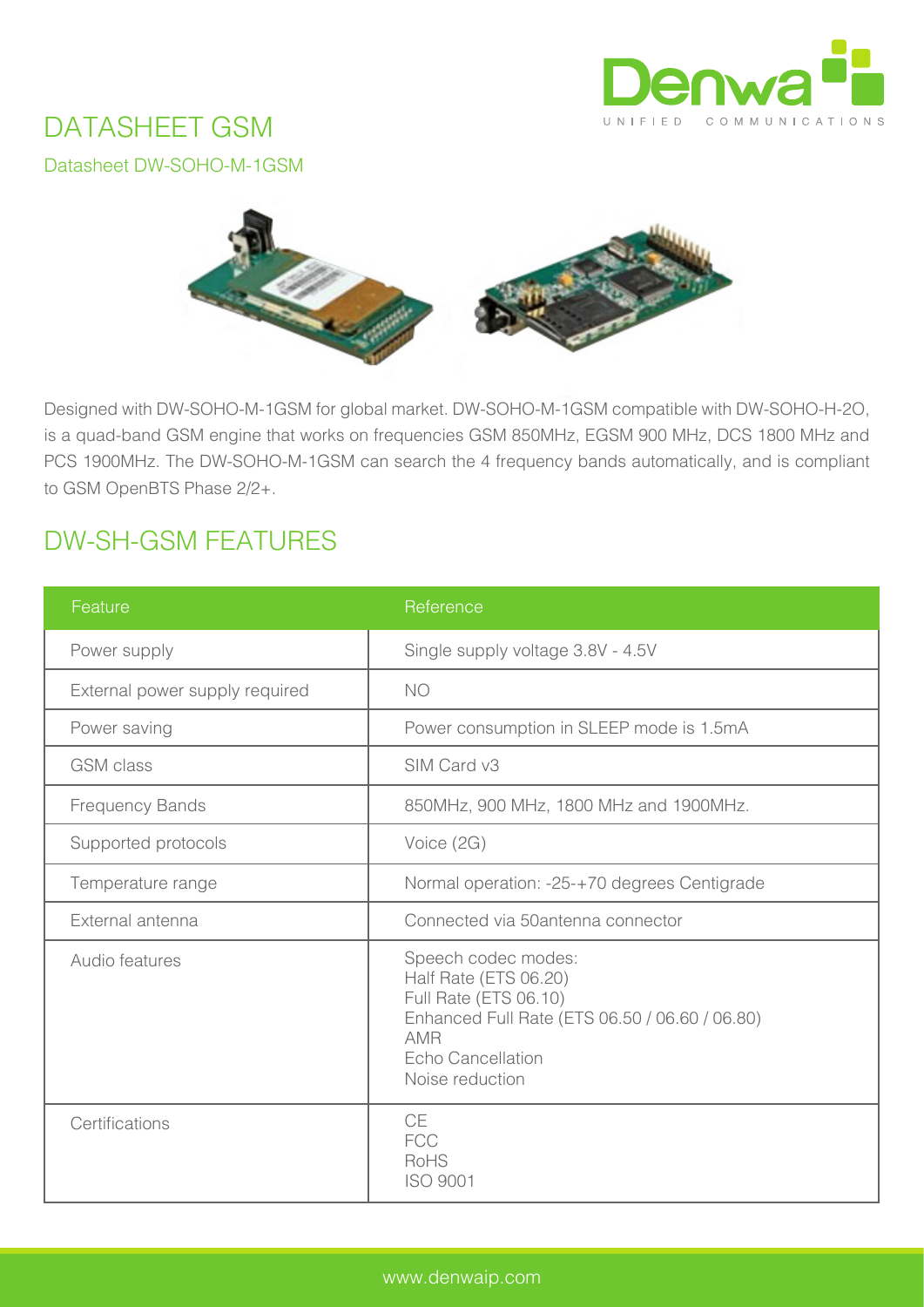

## MODULE RF INDICATORS

### RF output power of DW-SOHO-M-1GSM

| Frequency       | Max                     | Frequency |
|-----------------|-------------------------|-----------|
| GSM850/900      | $33$ d $Bm \pm 2$ d $B$ | 5dBm±5dB  |
| DCS1800/PCS1900 | $30$ d $Bm \pm 2$ d $B$ | 0dBm±5dB  |

#### RF receive sensitivity of DW-SOHO-M-1GSM

| Frequency       | Frequency       |
|-----------------|-----------------|
| GSM850/900      | $< -105$ d $Bm$ |
| DCS1800/PCS1900 | $< -105$ d $Bm$ |

## Module receive/transmit frequency

| Frequency           | Receive              | Transmit             |
|---------------------|----------------------|----------------------|
| <b>GSM 850 MHz</b>  | $869 \sim 894$ MHz   | $824 \sim 849$ MHz   |
| GSM 900 MHz         | $925 \sim 960$ MHz   | $880 \sim 915$ MHz   |
| <b>DCS 1800 MHz</b> | $1805 \sim 1880$ MHz | $1710 \sim 1785$ MHz |
| <b>PCS 1900 MHz</b> | $1930 \sim 1990$ MHz | $1850 \sim 1910$ MHz |

#### Connection for system GSM

Each module has two LED(Light-Emitting Diodes), which is integrated on the module. The Red LED indicates port status:

SYNC= Module sincronign with the operator

STA= Channel Ringing

Each module has one button "ONKEY" to restart the module without restart the SOHO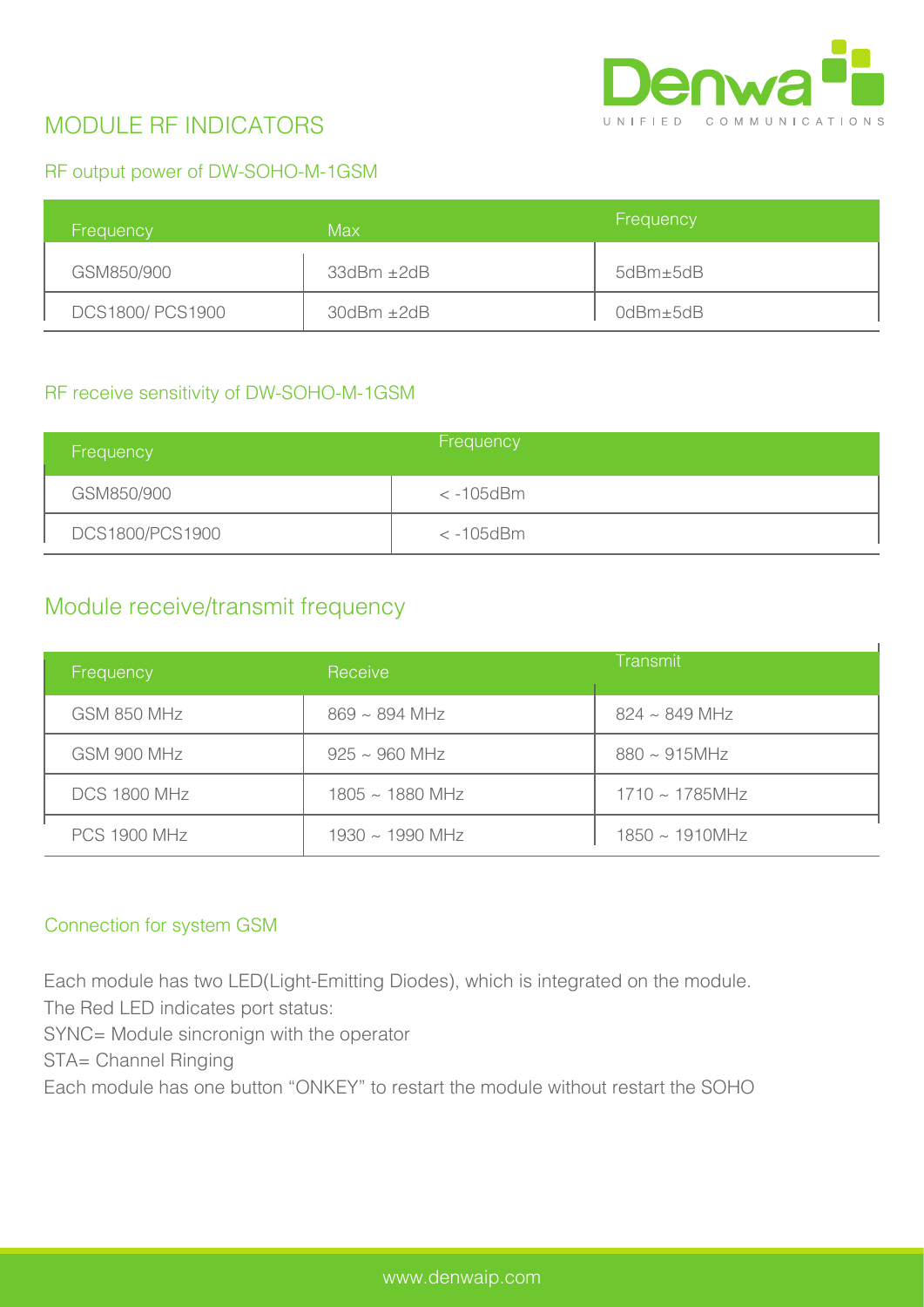

### Antenna





| Feature           | Reference                                     |
|-------------------|-----------------------------------------------|
| Frecuenty         | 824-880/890-960/1850-1990/1710-2170/2400-2483 |
| <b>VSWR</b>       | $\overline{2}$                                |
| Gain              | 3 dBi                                         |
| Impedance ()      | 50                                            |
| Polarization      | Linear polarization                           |
| Connector         | SMA plug                                      |
| Length            | 5 mm                                          |
| Color             | <b>Black</b>                                  |
| Temperature range | $-45^{\circ}$ c a $+75^{\circ}$ c             |